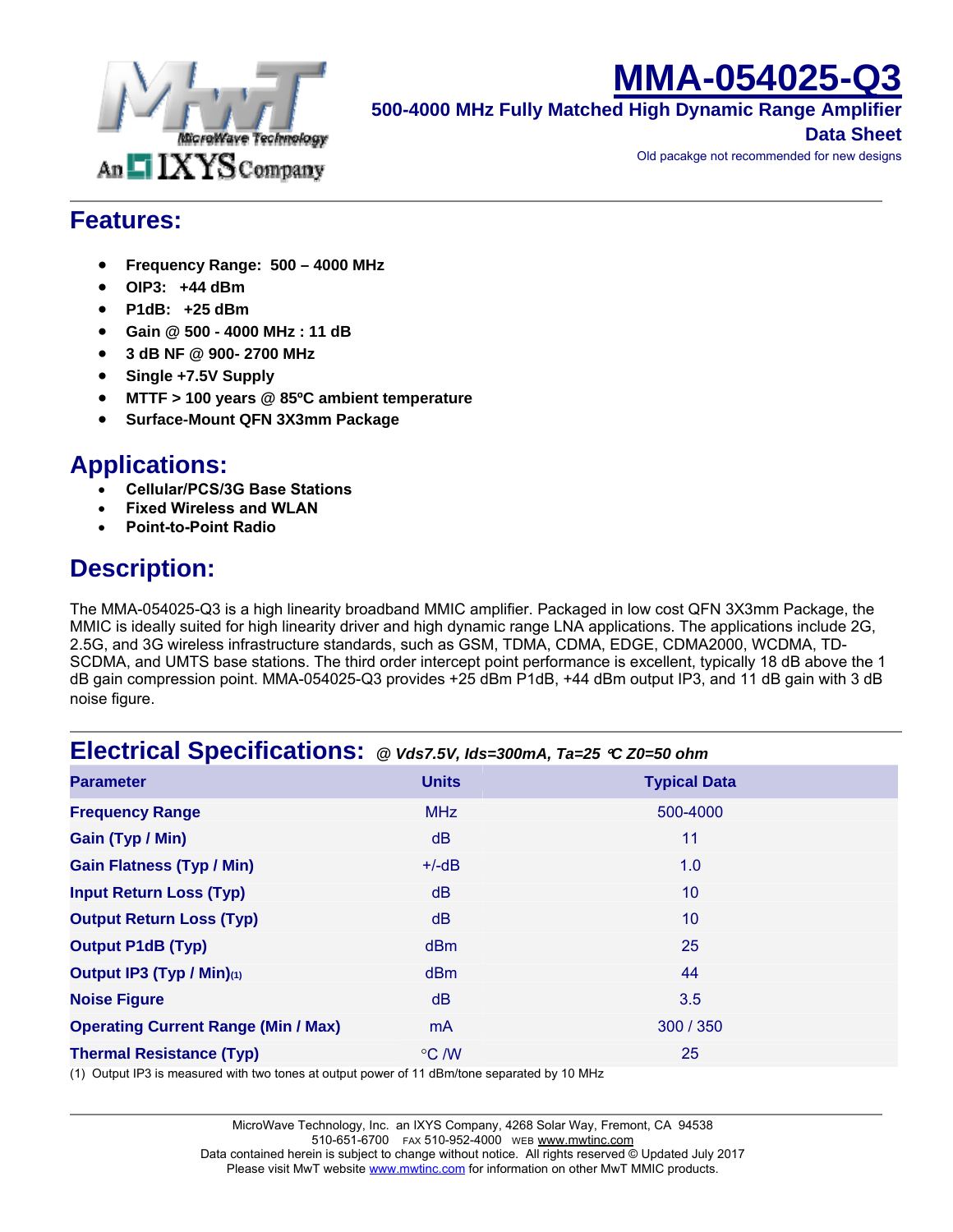

## **MMA-054025-Q3**

**500-4000 MHz Fully Matched High Dynamic Range Amplifier Data Sheet**

### **Typical RF Performance:** *Vds=7.5V, Ids=300mA, Ta=25* °*C 50 Ohm system*

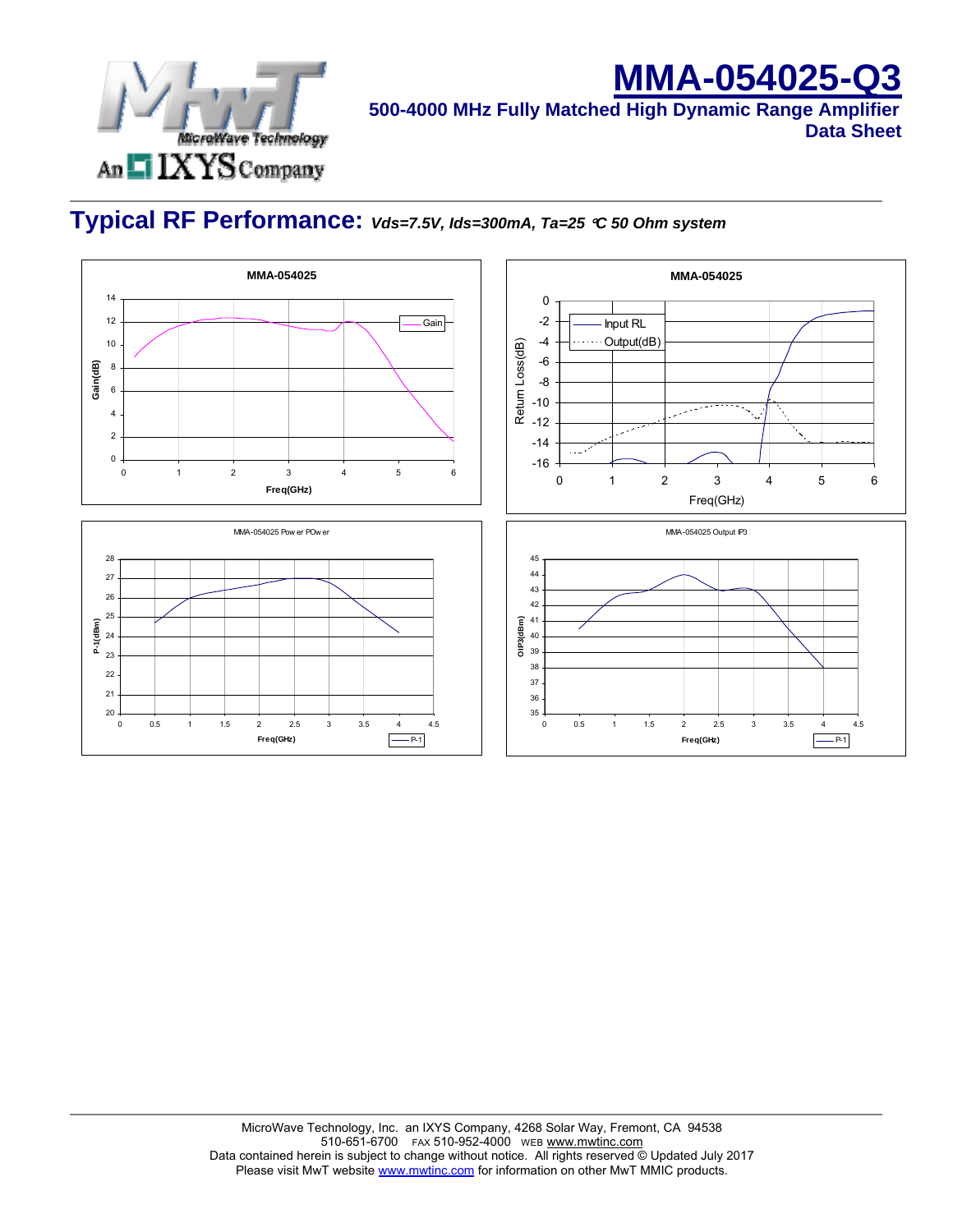

#### **MMA-054025-Q3 500-4000 MHz Fully Matched High Dynamic Range Amplifier Data Sheet**

#### **Typical Scattering Parameters:**

#### **(Vds=7.5V, Ids=300mA, Ta =25**°**C Reference Planes at Leads)**

| <b>Freq</b><br>(GHz) | Mag<br><b>S11</b> | Ang<br><b>S11</b> | Mag<br><b>S21</b> | Ang<br><b>S21</b> | Mag<br><b>S12</b> | Ang<br><b>S12</b> | Mag<br><b>S22</b> | Ang<br><b>S22</b> |
|----------------------|-------------------|-------------------|-------------------|-------------------|-------------------|-------------------|-------------------|-------------------|
| 0.2                  | 0.06              | 12.2              | 2.80              | 175.8             | 0.006             | 71.4              | 0.18              | $-93.0$           |
| 0.4                  | 0.10              | $-0.3$            | 3.12              | 160.2             | 0.011             | 48.5              | 0.18              | $-125.8$          |
| 0.6                  | 0.13              | $-21.9$           | 3.42              | 142.5             | 0.016             | 29.2              | 0.19              | $-150.4$          |
| 0.8                  | 0.15              | $-45.6$           | 3.65              | 123.5             | 0.019             | 13.1              | 0.20              | $-170.6$          |
| 1.0                  | 0.16              | $-69.9$           | 3.82              | 104.7             | 0.023             | $-2.4$            | 0.21              | 171.6             |
| 1.2                  | 0.17              | $-95.3$           | 3.95              | 85.3              | 0.027             | $-18.6$           | 0.22              | 156.2             |
| 1.4                  | 0.17              | $-122.1$          | 4.05              | 66.3              | 0.030             | $-34.2$           | 0.23              | 141.1             |
| 1.6                  | 0.16              | $-151.0$          | 4.09              | 47.0              | 0.034             | $-50.3$           | 0.24              | 126.1             |
| 1.8                  | 0.15              | 178.4             | 4.14              | 27.7              | 0.037             | $-66.5$           | 0.25              | 112.0             |
| 2.0                  | 0.15              | 144.9             | 4.15              | 8.3               | 0.040             | $-82.7$           | 0.26              | 96.8              |
| 2.2                  | 0.15              | 110.3             | 4.13              | $-11.2$           | 0.043             | $-99.3$           | 0.27              | 82.0              |
| 2.4                  | 0.16              | 75.5              | 4.08              | $-30.6$           | 0.046             | $-115.9$          | 0.28              | 66.0              |
| 2.6                  | 0.17              | 43.1              | 4.01              | $-49.6$           | 0.048             | $-131.9$          | 0.29              | 50.4              |
| 2.8                  | 0.18              | 13.0              | 3.92              | $-68.5$           | 0.050             | $-147.8$          | 0.30              | 34.3              |
| 3.0                  | 0.18              | $-13.5$           | 3.83              | $-87.0$           | 0.053             | $-163.0$          | 0.30              | 18.6              |
| 3.2                  | 0.17              | $-37.7$           | 3.75              | $-105.1$          | 0.056             | $-178.3$          | 0.31              | 2.4               |
| 3.4                  | 0.14              | $-56.1$           | 3.71              | $-123.1$          | 0.059             | 167.7             | 0.30              | $-12.8$           |
| 3.6                  | 0.09              | $-55.6$           | 3.69              | $-141.7$          | 0.067             | 154.6             | 0.29              | $-28.4$           |
| 3.8                  | 0.15              | $-3.6$            | 3.65              | $-159.6$          | 0.091             | 137.7             | 0.26              | $-36.5$           |
| 4.0                  | 0.35              | $-41.5$           | 3.97              | $-179.7$          | 0.101             | 94.4              | 0.33              | $-50.3$           |
| 4.2                  | 0.44              | $-63.4$           | 3.96              | 154.3             | 0.085             | 69.8              | 0.30              | $-72.4$           |
| 4.4                  | 0.59              | $-87.7$           | 3.70              | 128.6             | 0.078             | 48.0              | 0.25              | $-86.7$           |
| 4.6                  | 0.72              | $-115.7$          | 3.24              | 104.2             | 0.069             | 26.2              | 0.22              | $-94.4$           |
| 4.8                  | 0.80              | $-143.4$          | 2.76              | 82.6              | 0.060             | 5.5               | 0.20              | $-99.5$           |
| 5.0                  | 0.85              | $-168.5$          | 2.33              | 63.7              | 0.052             | $-12.0$           | 0.20              | $-105.4$          |
| 5.2                  | 0.87              | 168.1             | 1.99              | 46.4              | 0.045             | $-28.7$           | 0.20              | $-113.3$          |
| 5.4                  | 0.88              | 147.4             | 1.72              | 30.8              | 0.040             | $-43.0$           | 0.20              | $-122.7$          |
| 5.6                  | 0.89              | 127.6             | 1.52              | 15.7              | 0.036             | $-57.4$           | 0.20              | $-132.8$          |
| 5.8                  | 0.89              | 109.7             | 1.34              | 0.9               | 0.033             | $-71.0$           | 0.20              | $-144.0$          |
| 6.0                  | 0.90              | 92.8              | 1.21              | $-13.4$           | 0.030             | $-84.2$           | 0.20              | $-154.8$          |